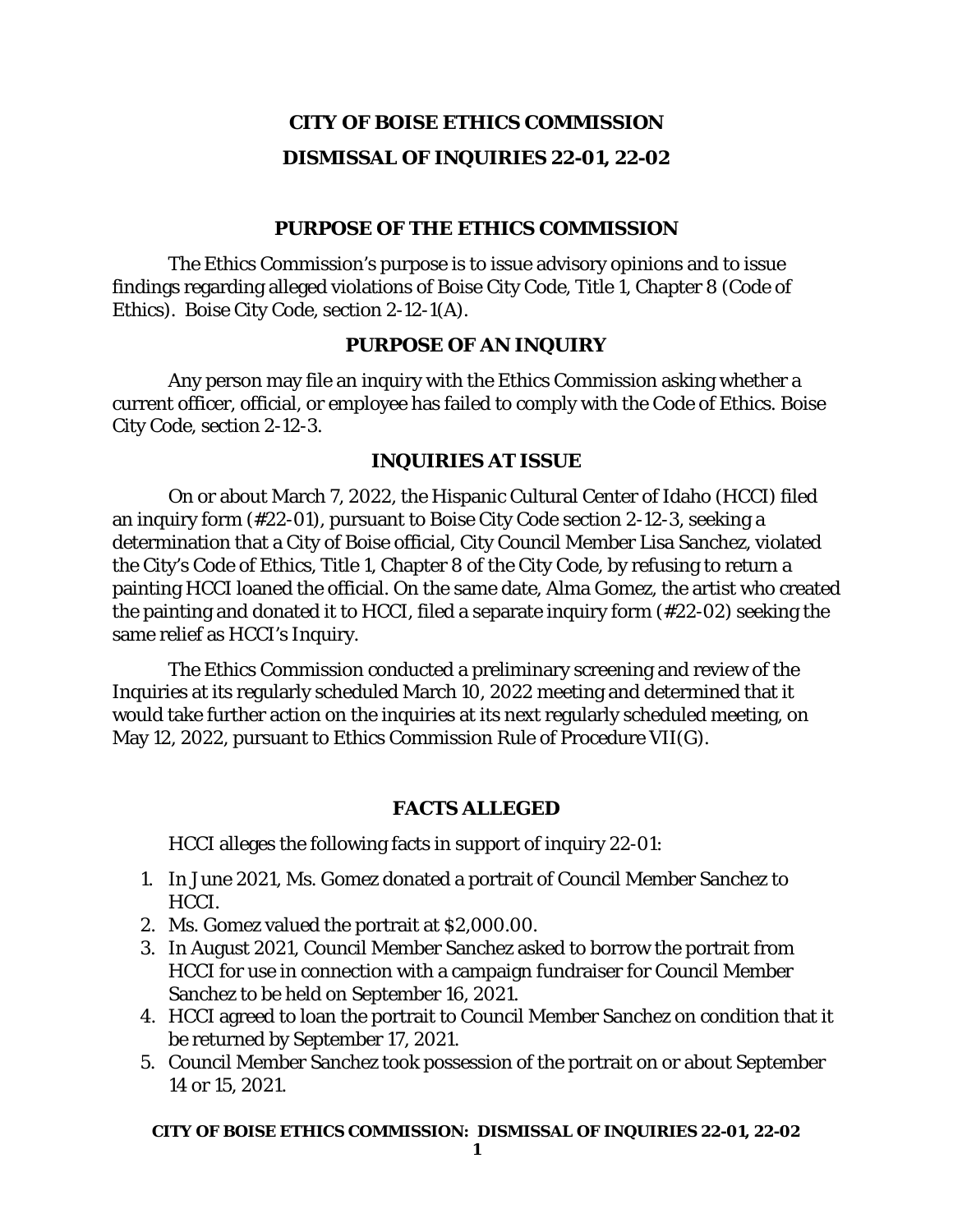- 6. As of March 7, 2022, Council Member Sanchez had "refused to return the portrait because she has implied that since it is her image, she has a right to own it and felt HCCI does not deserve to have it in their possession."
- 7. "The HCCI has ownership of this original portrait, as it was donated by the artist to the organization."
- 8. "The HCCI believes that Ms. Sanchez is violating ethical guidelines **by keeping the portrait in her possession**. We hope that by sending this inquiry, Ms. Sanchez rethinks her decision and complies with behavior in line with the guidelines within the City of Boise" (emphasis added).

Ms. Alma Gomez alleges the following facts in support of inquiry 22-02:

- 1. In June 2021, Ms. Gomez donated a portrait of Lisa Sanchez, that Ms. Gomez painted in 2011, to HCCI.
- 2. In November 2021, Ms. Sanchez contacted Ms. Gomez "telling me that she had picked up the painting at the Hispanic Cultural Center to use for her fundraising campaign event. I reminded her the painting no longer belonged to me and that she would need permission from the Hispanic Cultural Center to keep it. . . I told her to write a letter to the Hispanic Cultural Center stating why she wanted to keep the painting and that I would cosign the letter with her. . . Since I never received that letter to cosign with Lisa, I assumed that she had decided to return the painting to the Hispanic Cultural Center."
- 3. "Sometime in January of 2022 I found out that she had still not returned the painting to the Hispanic Cultural Center."

## **DETERMINATION**

After reviewing the inquiries and the provisions of the Ethics Code, the Commission dismisses inquiries 22-01 and 22-02 because the Commission has no jurisdiction over the subject matter and the facts alleged, if true, would not constitute violations of the Ethics Code. *See*, Boise City Code section 2-12-4(F)(1) and (2); Ethics Commission Rules of Procedure VII(H)(i) and (ii).

## **ANALYSIS**

Pursuant to Boise City Code section 2-12-4(F) and the Commission's Rules of Procedure VII(H), the Commission may dismiss an inquiry at any time if the Commission determines it has no jurisdiction of the subject matter of the inquiry or if the facts, if true, would not constitute a violation of the Ethics Code. All dismissals must be in writing, state the reasons for dismissal, and be available to the public. Boise City Code section 2-12-4(F); Boise City Ethics Commission Rules of Procedure section V(H).

In reaching this determination, the Commission considered the applicability of the following Ethics Code provisions to the facts alleged: 1-8-3(A) and (C) (Standard of Conduct) and 1-8-5 (Prohibited Influence and Conduct).

**CITY OF BOISE ETHICS COMMISSION: DISMISSAL OF INQUIRIES 22-01, 22-02**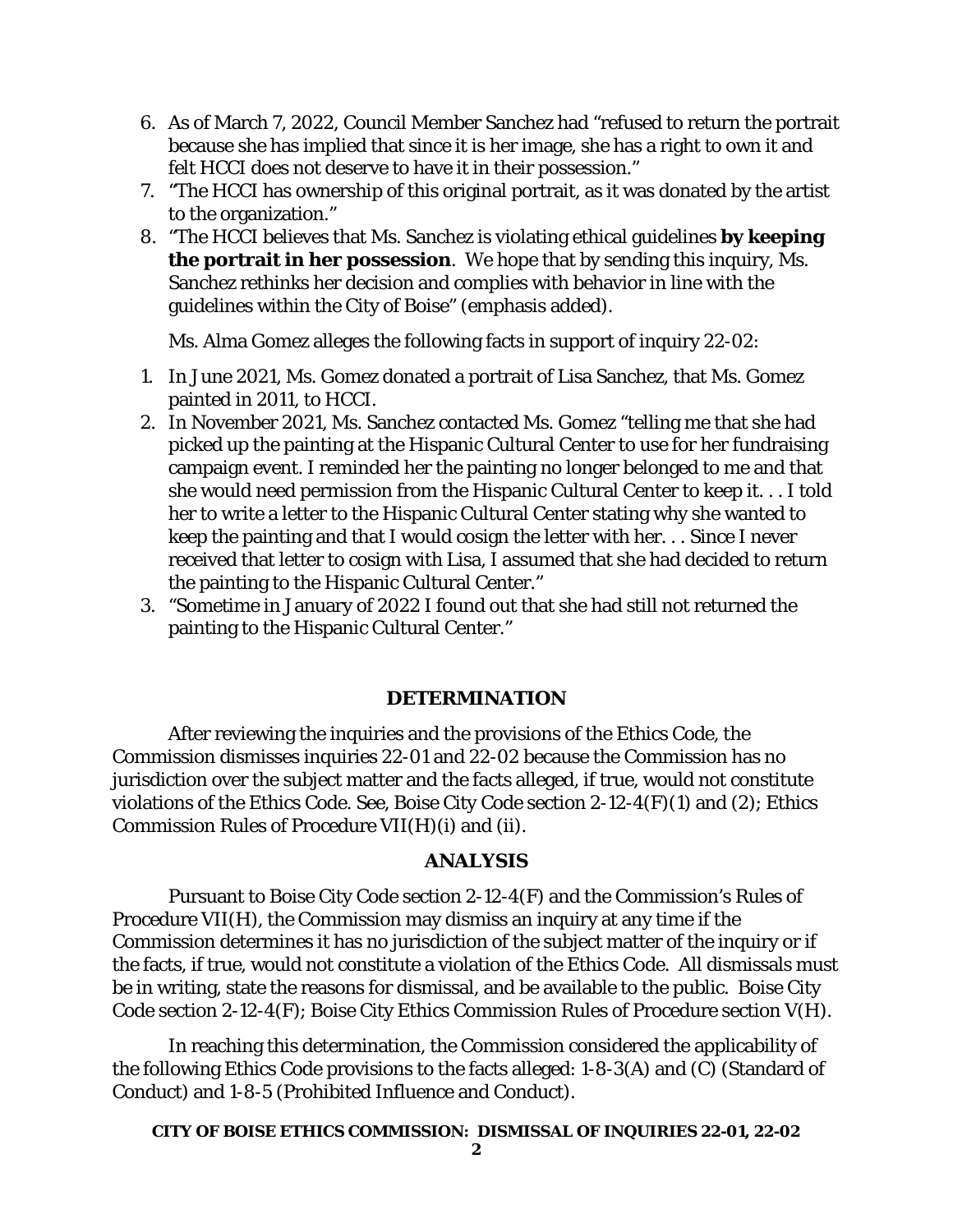# **1. Section 1-8-3: Standard of Conduct**

Ethics Code section 1-8-3(A) prohibits any city official from knowingly using his or her official position or office to obtain financial gain for himself or herself. Neither inquiry alleges that Council Member Sanchez used her official position or office to obtain possession of the painting at issue. Both inquiries allege that HCCI voluntarily loaned the painting to Council Member Sanchez for use in connection with a campaign fundraising event.[1](#page-2-0) The inquiries do not provide a sufficient basis to support the conclusion that Council Member Sanchez obtained possession of the painting by use of her official position or office or that Sanchez obtained any financial gain by virtue of the loan.

To the extent it is alleged that Sanchez obtained financial gain by retention of the painting past the original terms of the loan, again, there is no basis to conclude that Sanchez used her official position or office to retain possession of the painting. Instead, both inquiries allege that Sanchez asserted a right to obtain possession independent of her status as a city official. It is not within the Commission's purview to determine the right to possession of non-city property.

Section 1-8-3(C) contains two prohibitions on the conduct of city officials. First, a city official may not knowingly accept any valuable gift from any person or business with an interest in a business dealing with the City, if that city official has any discretionary function related to the business dealing. There is a specific exception to this prohibition which permits a city official who is a candidate for public office to accept contributions and services in connection with such campaign. Again, the inquiries do not appear to question the original loan of the painting to Sanchez. However, to the extent the inquiries assert that the loan constituted a valuable gift, the loan comes within the express campaign exception to the prohibition on valuable gifts to city officials. In addition, even if the above exception did not apply, the inquiries provide no basis for the Commission to conclude that HCCI is interested in any business dealing with the City so as to trigger the prohibition on acceptance of valuable gifts set forth in section 1-8-3(C).

Section 1-8-3(C) also prohibits a city official from knowingly accepting a gift of any kind "where there exists a substantial risk that the gift would undermine official impartiality." Again, to the extent that HCCI's loan of the painting can be considered a "gift," the inquiries provide no basis for the Commission to conclude that the loan would undermine Council Member Sanchez's official impartiality.

Based on the foregoing, the Commission concludes that the facts alleged in the inquiries, even if taken as true, do not support a conclusion that Sanchez violated Ethics Code section 1-8-3.

<span id="page-2-0"></span><sup>1.</sup> In fact, neither inquiry appears to object to HCCI's initial loan of the painting to Council Member Sanchez.